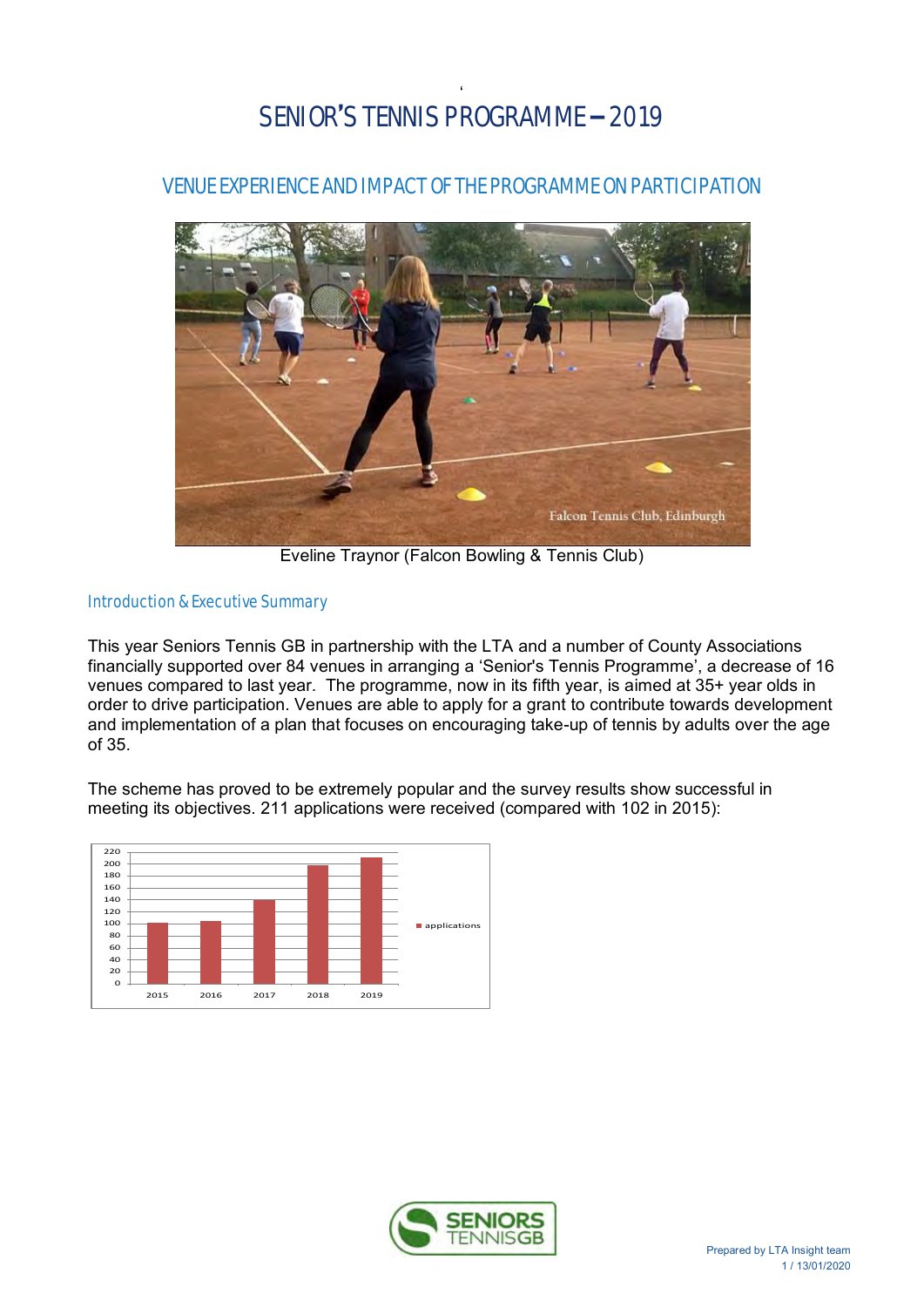The funding pot was less this year (£10,000 from the STGB/LTA plus amounts from Counties compared with £20,000+ in 2018) so it was decided to allocate less money but try to spread around as many initiatives as possible. Applications were received from 31 Counties, Scotland and Wales.

65 venues agreed to give feedback on their experiences, of which 40 were new to running the seniors' programme and 5 were in their 5<sup>th</sup> year of participating.

The programme was viewed as successful by 89% of participating venues. None of the 4 venues who were dissatisfied actively blamed the LTA or the programme for their lack of success and 3 of the 4 said that they would run the Senior's Programme again next year.

In terms of impact, sign up was consistent with 2018, however the conversion to membership of those that did was extremely strong, with venues indicating that one in three participants went on to become members. This was assisted by the generous membership discounts that venues offered and by their welcoming environments.

Going forward, venues will look to leverage the freedom afforded by the programme grant to improve their promotion for which they suggest a number of ways in which the programme can assist.



# Running of Senior's tennis programme

This year there were a greater proportion of courses undertaken between September & December, encouraging a longer playing period outside of traditional summer time, one of the key LTA objectives.

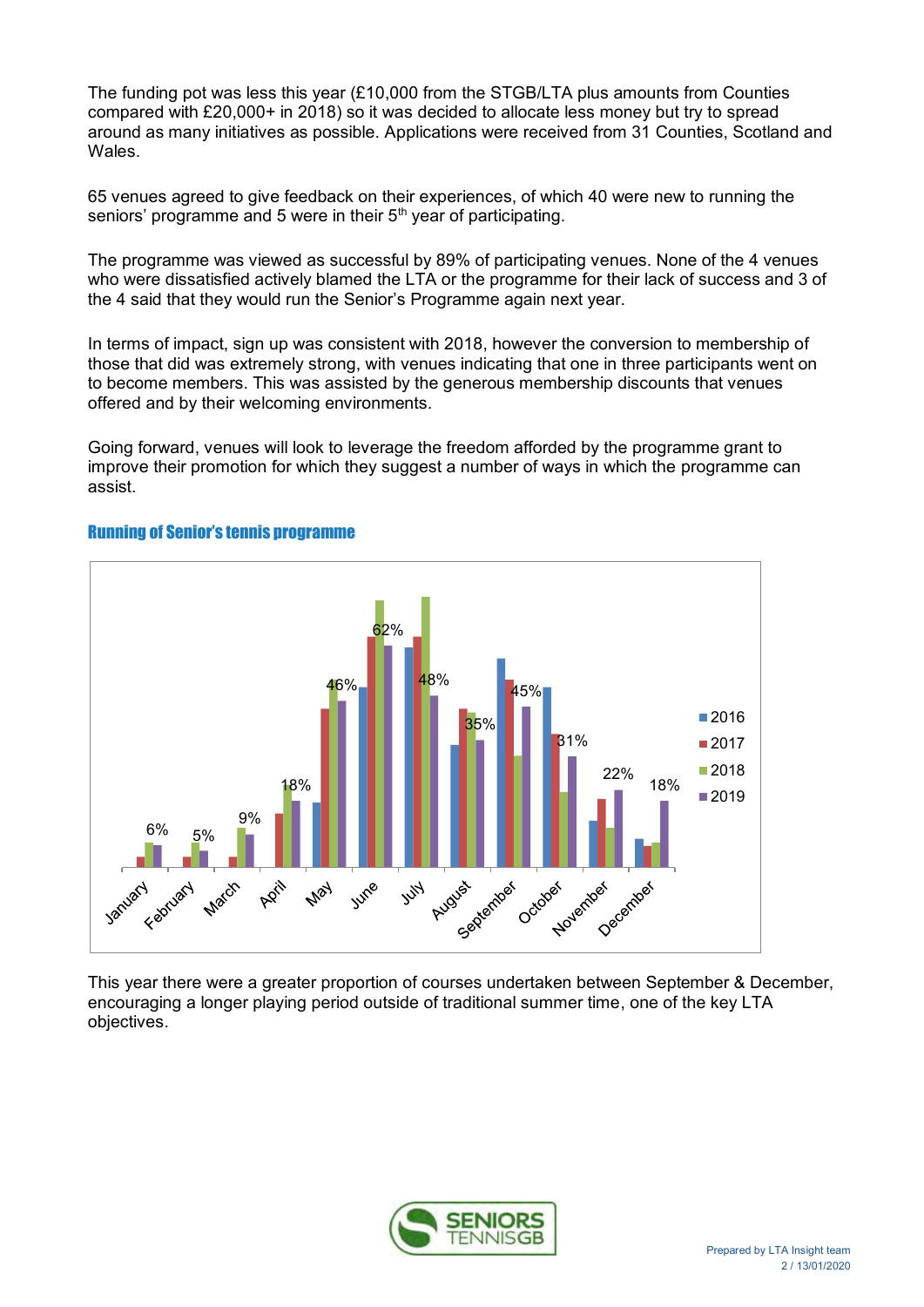

Zsuzsi Puskás (Thornhill Tennis Club)

# Where grant money was spent

Since the funding, all but one of the clubs has, or plans, to use the investment that was provided to run a Seniors' Programme. The freedom afforded to funding spending was very much appreciated, with grant money spent on a variety of uses including:

- Paying to cover coach & court costs
- Subsidising memberships and discounts
- Promotion and advertising (both traditional local advertising and social media)
- Signage
- Welcome events & competitions
- Tennis balls, for the club and for those completing the course
- New programme development (e.g. Walking tennis)

*"It was used to run a Bring a Wimbledon Watcher where a club member brought a non-member and they both joined in a coaching session"*

*"'Tennis For The Terrified' Courses followed by Wimbledon Themed Doubles/Social Event"*

*"We put on subsidised group coaching sessions for those over 35. The money allowed us to ensure the coach earned the correct hourly rate, and to get players used to the idea that they need to pay something rather than getting it for free. But we made it cheap and enjoyable so that they became hooked and continued when the subsidy ended."*

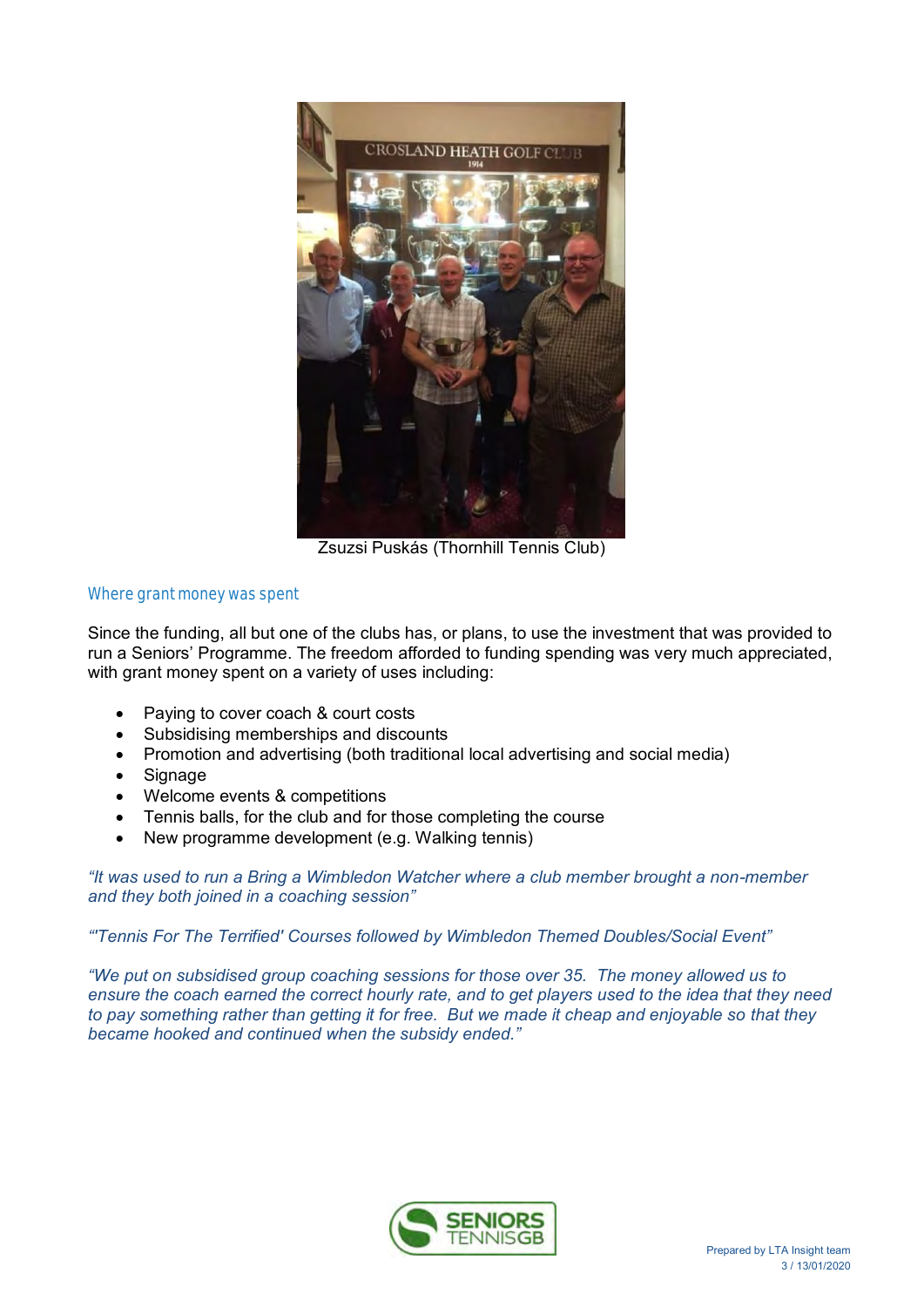## How programme was promoted/targeted



This year there was a shift in promotion strategies. Social media, previously the  $3<sup>rd</sup>$  most common advertising method, is now the most common way in which venues are advertising. The shift in promotion is not just online though, with clubs also increasingly returning to traditional advertising methods, with more venues than ever taking advantage of advertising in newsletters and local newspapers. Whilst the digital usage was certainly appreciated by clubs, there were times when further assistance could have been utilised to make the most out of social media.

*"Some help with how to use social media would help us. We were delighted with the financial help offered, but sad that it did not seem to reap rewards."*

*"Help from LTA on targeting - what channels work best and type of advertising messages"*

There were also some innovative venues who took to targeting their audiences.

*"Used Facebook demographics to target age, gender and location"*

*"We targeted parents of children attending coaching sessions. We left fliers at doctor's surgeries locally."*

*"Using contacts at local venues to target similar players at other clubs who may have an interest."*

*"Flyers were also sent to Alzheimer's Society and a local charity called FISH in the Richmond area."*

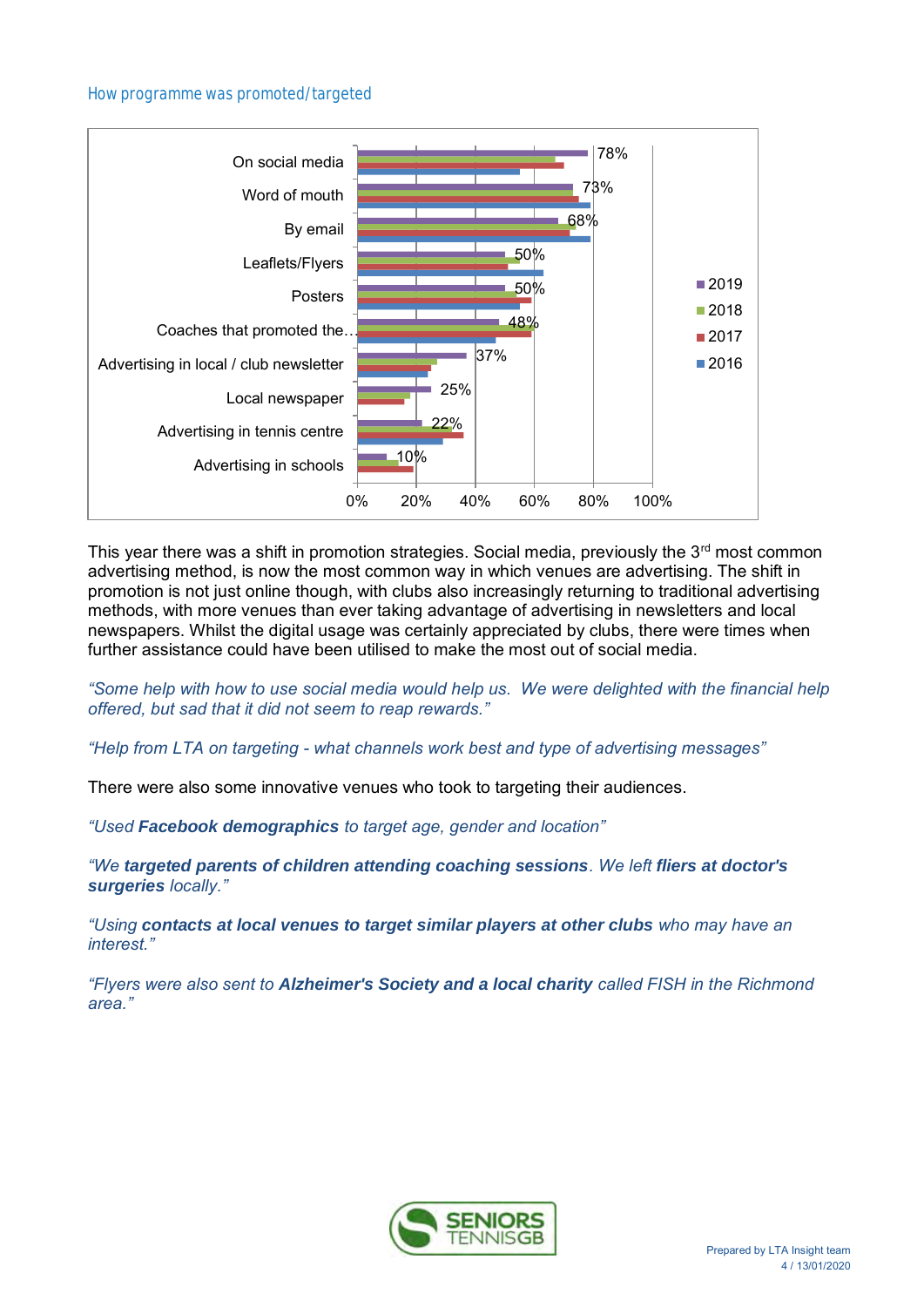

Jane Burniston (Sheen Park Tennis)

| Year | Total<br>number<br>within<br>session | Average<br>number of<br>people per<br>venue | %<br>attendees<br>who were<br>already<br>members | $%$ who<br>have<br>signed up<br>to lessons | $%$ who<br>have<br>become<br>members | $%$ who<br>have<br>become<br><b>LTA</b><br>members |
|------|--------------------------------------|---------------------------------------------|--------------------------------------------------|--------------------------------------------|--------------------------------------|----------------------------------------------------|
| 2019 | 1140*                                | 20                                          | 29%                                              | 36%                                        | 34%                                  | 12%                                                |
| 2018 | 1690                                 | 21                                          | 25%                                              | 35%                                        | 25%                                  | 8%                                                 |
| 2017 | 1273                                 | 19                                          | 22%                                              | 37%                                        | 26%                                  | 7%                                                 |
| 2016 | 836                                  | 17                                          | 24%                                              | 28%                                        | 26%                                  | 8%                                                 |
| 2015 | 517                                  | 17                                          | 17%                                              | 44%                                        | 29%                                  | 17%                                                |

Impact of the programme

*\*total number of people was lower due to fewer venues taking part in the survey*

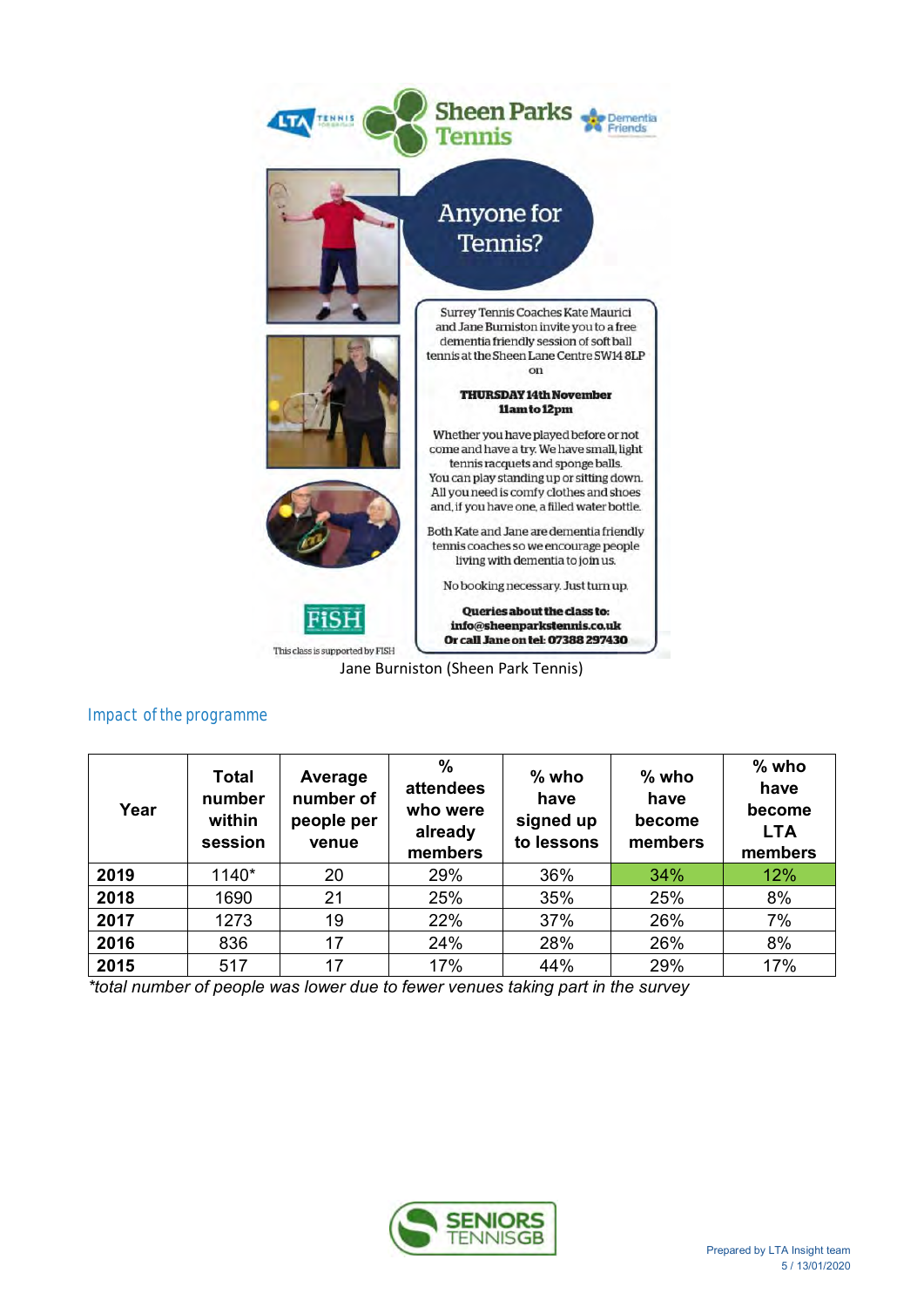This year we saw a very positive response to the programme. The number of people attending each venue was largely consistent with the conversion rate from these also strong. The average venue reported more than 1 in 3 of their course attendees became members of their venue and 1 in 8 became LTA members.

With the shift of courses to later in the year however, some clubs pointed out that it still could be too early to say for some attendees whether they would join as members, meaning that membership numbers could rise further.

- Q: Approximately, how many people (over the age of 35) have become members of your venue as a result of participating in the Seniors' Programme that your venue ran?
- A: *"It's too early to say." "Not applicable as yet." "N/A yet"*



Margaret Maiden (Shadwell Tennis Club)

# Charge per session & follow on

Costs for participating this year remained stable from last year, building on the successful business model established in 2018, balancing sustainable pricing with building membership.

|                | 2016 | 2017 | 2018 | 2019 |
|----------------|------|------|------|------|
| Did not charge | 47%  | 59%  | 42%  | 44%  |
| $£1 - £3$      | 24%  | 23%  | 20%  | 19%  |
| $£4 - £6$      | 21%  | 14%  | 33%  | 34%  |
| £7 - £9        | 3%   | 1%   | 5%   | 2%   |
| £10+           | 5%   | 1%   | 0%   | 0%   |
| Don't know     | 0%   | 1%   | 0%   | 2%   |

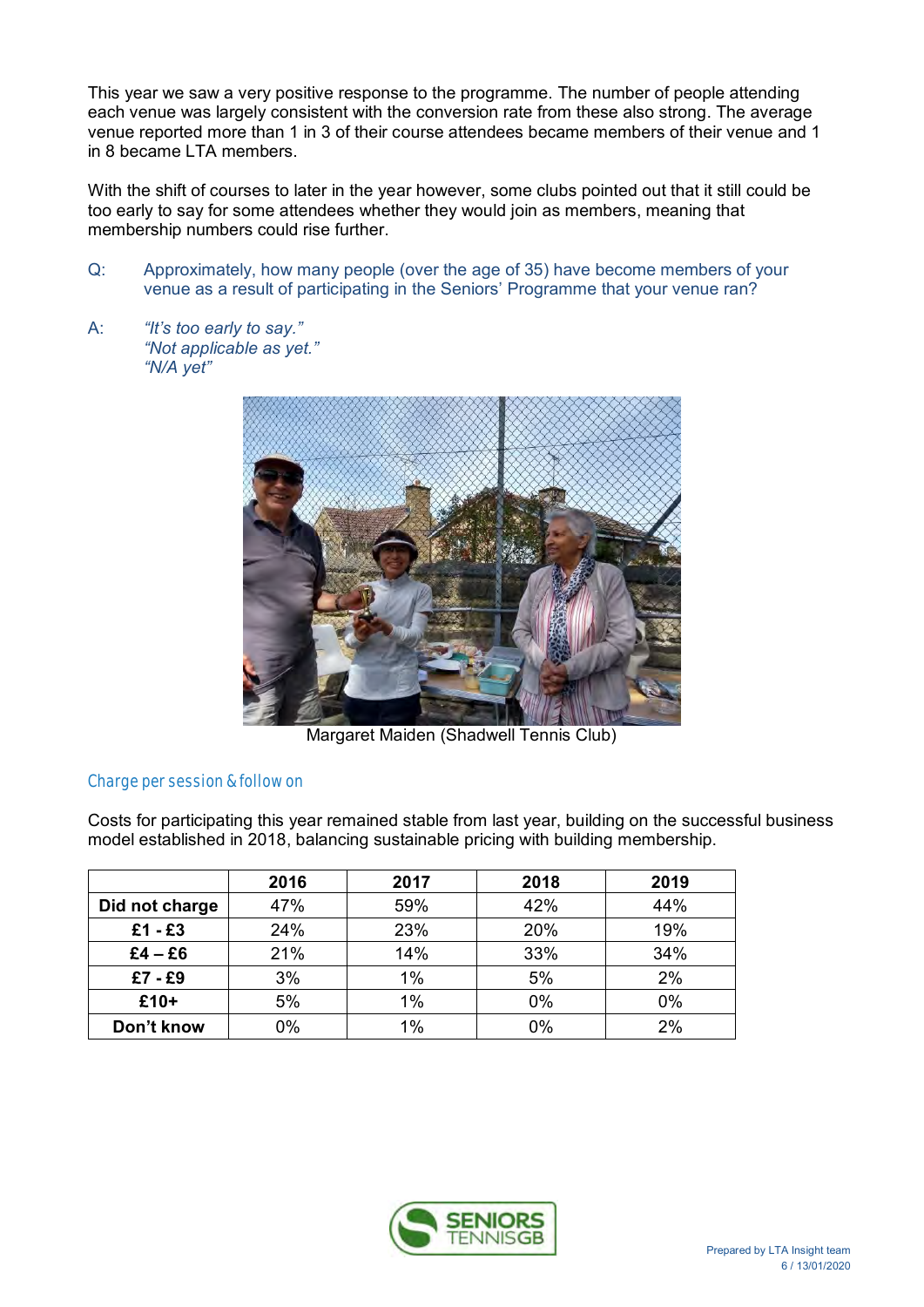In addition, 59% of venues accompanied the Seniors' Programme with discounts on either memberships or further coaching, contributing to the increase in membership signups after the course.

Many of the offers from clubs were extremely generous including reduced membership fees for new members, subsidised coaching sessions and cheaper court hire:

*"New Adult Full Playing Membership for £100 (instead of £144)"* 

*"Two-thirds OFF £91 full Adult Membership"*

*"Normal adult membership is £330 - discount offer £150 and £130 second adult"*

## Future planning

Going forward, a large number of clubs are implementing retention strategies to keep these new members in, although there are some that have faith in their current system and are instead focusing on recruiting new members.

Some plans that are being proposed by venues to keep members include:

*"Introducing more organised daytime play"*

*"To continue running sessions aimed at members returning/starting tennis who do not feel confident to join in social sessions"*

*"Rusty rackets is popular and they form a group who contact each other. Attendance at Social events, tennis and non-tennis, is encouraged."*

*"We are using the new LTA periscope data to target the high demand amongst 'Senior Stalwarts' in the area"*

*"We offer a summer discount on membership."*

# Success of the programme



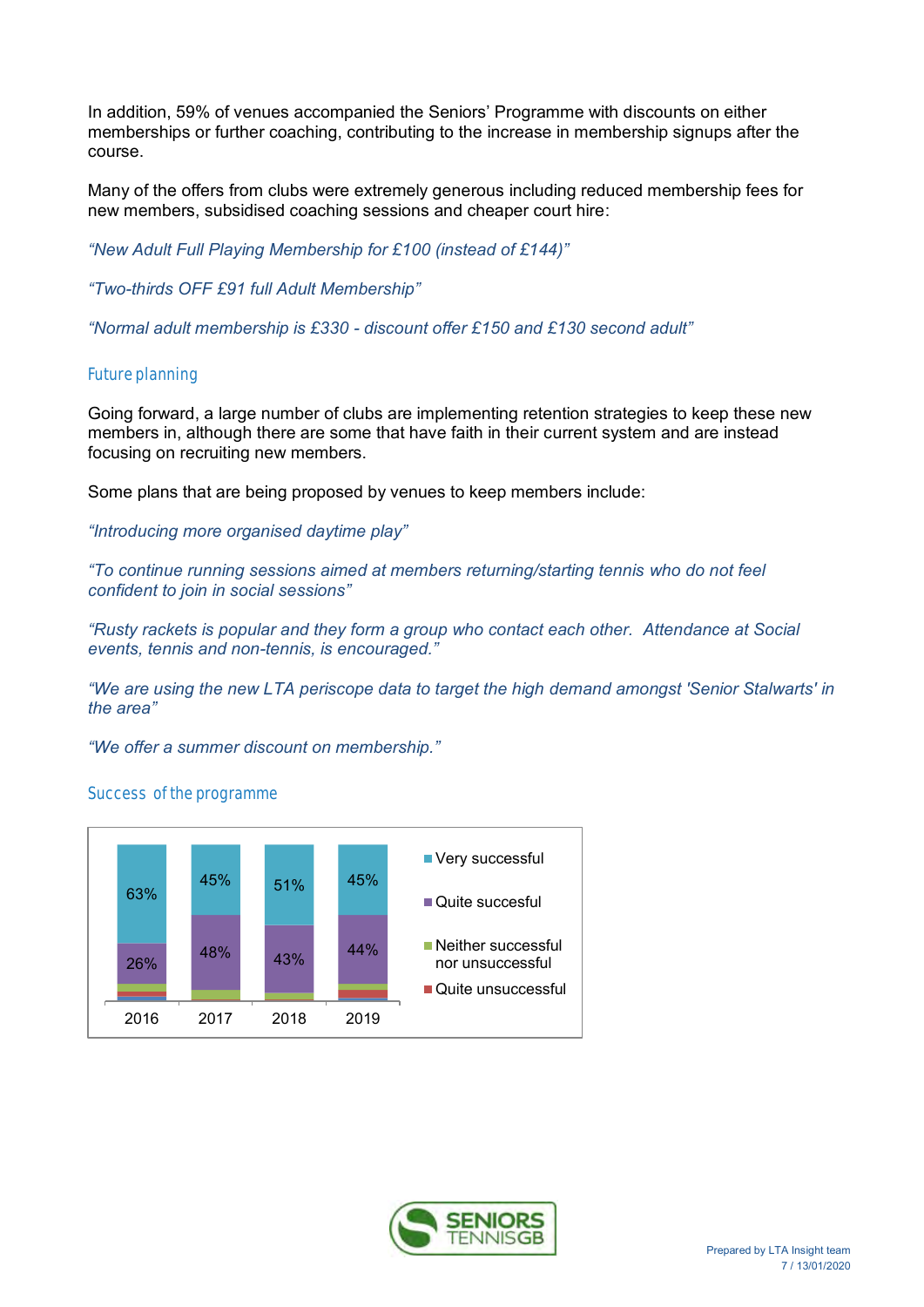Overall satisfaction with the programme this year was high (89% very or quite satisfied) and largely in line with what has been seen in previous years.

"The amount of new members and extra income generated for the club was a huge increase. Of the 17 new members, some of those actually joined as a family so although partners might not have taken part in the Seniors Tennis programme it effectively brought in more than 17 new. There were only about 4 people who took part in the programme that didn't then join the club"

*"We got new people into the club which without this programme they may have never come. We have retained them and they want to come back for another block of coaching."*

*"We now have a regular rusty rackets session on a Sunday to supplement the midweek sessions. Sessions are well attended and we have some new members as a result. We have new attendees at social tennis and interested in team tennis"*

One thing to watch out for is that there were 4 clubs out of the 65 that responded who said they thought the programme this year was unsuccessful. However, among those who thought it was unsuccessful none attributed blame to the LTA, and generally lamented the lack of conversion from their initial promotions to retaining players for their course. As such, 3 of these 4 clubs said that they would still run the programme again next year

*"It was no fault of LTA. We got 300 plus engagements with ads, 30 likes, 2 turn up to coaching. Perhaps we needed to run ads longer"*

*"The coaching was very well received. The funding was very much appreciated. Everyone on the course said they would like to continue. When I sent the follow up reminder, they all had excuses as to why they couldn't make the sessions, everything from the weather to child care etc."*

## Venues suggestions for improvement going forward

When asked to suggest anything to further improve the course, clubs had a different focus.

**Promotion;** This manifested in a number of ways. Some referenced promotion from the central LTA through assistance with regional or national campaigns, whereas many suggested alternative ways to position the programme.

*"Promoting the fitness and fun side of senior's singles and doubles and every level can enjoy the game."*

*"Yes - really look at broadening appeal to a wider audience with long term health conditions physical and mental health - involving the health services and charities -Walking Tennis really fits the bill !* "

*"I do think that people who are 35 resent being called seniors. That word is more often used to describe people after they reach state retirement age. I think this terminology needs to change, frankly."*

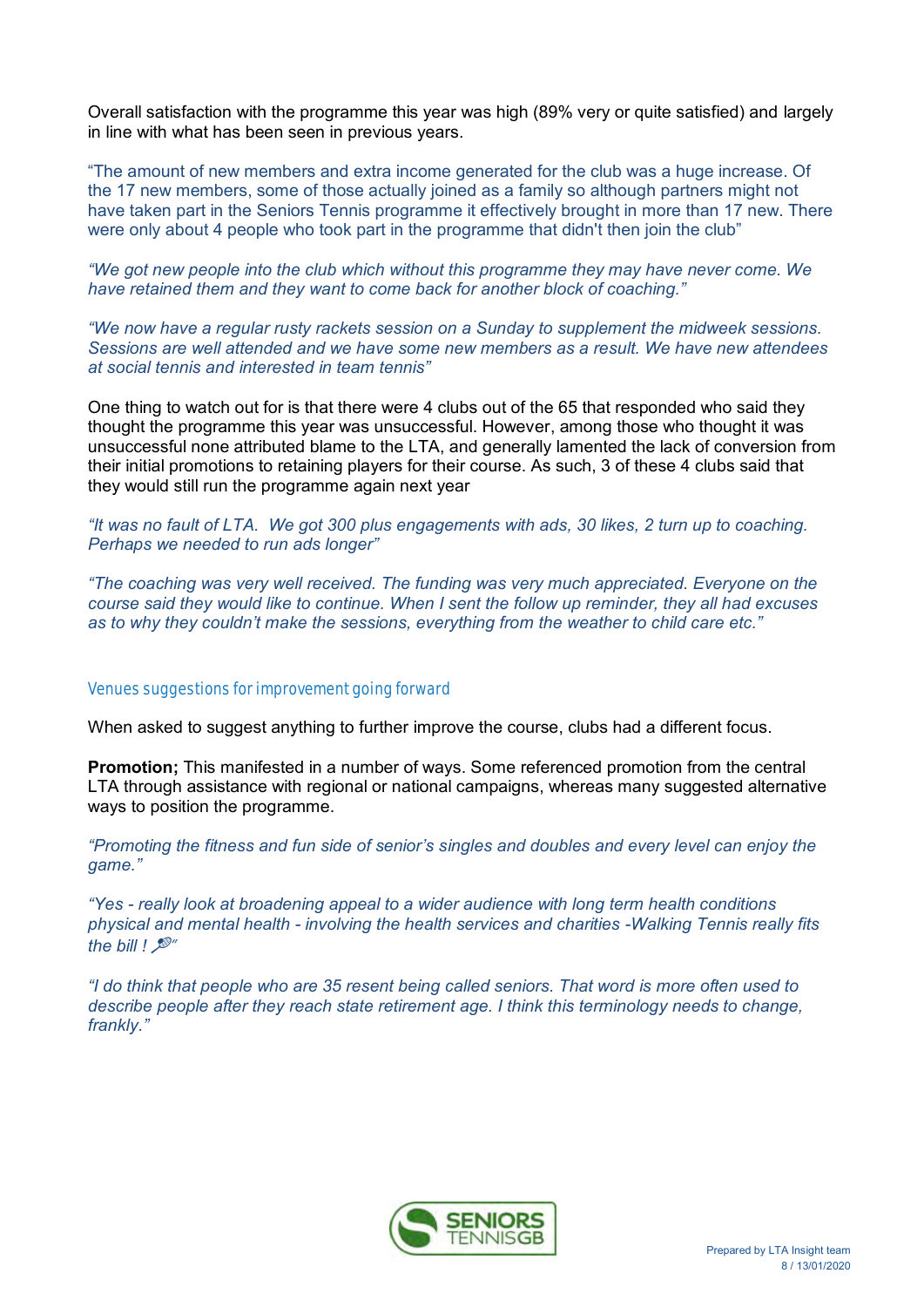**Publicity & Assistance;** On top of the wider promotion of the programme, there were requests for assistance in enabling clubs to develop and grow their own best quality publicity materials, for example perhaps some templates and logos alongside a handbook in how to use social media advertising tools.

*"Any help with publicity - logos we could use for example."*

*"Some help with how to use social media would help us. We were delighted with the financial help offered, but sad that it did not seem to reap rewards."*

*"Maybe a template for leaflets/Facebook with the senior's logo. So that it looks professional and more eye catching."*

*"Help from LTA on targeting - what channels work best and type of advertising messages"*

**Increase of initiatives**; Inevitably, there were some venues who requested further financial assistance.

*"More grants to encourage more initiatives to increase participation!"*

**Further training and resources;** Best practice and case studies are simple tools that were requested.

*"Help to equip coaches to deal with the complexities of an ageing population e.g. dementia training, funding for non-tennis facilities via partnership work, links with Carer and charities relating to the elderly."*

*"Sharing of ideas around what has worked at other clubs would be really beneficial"*

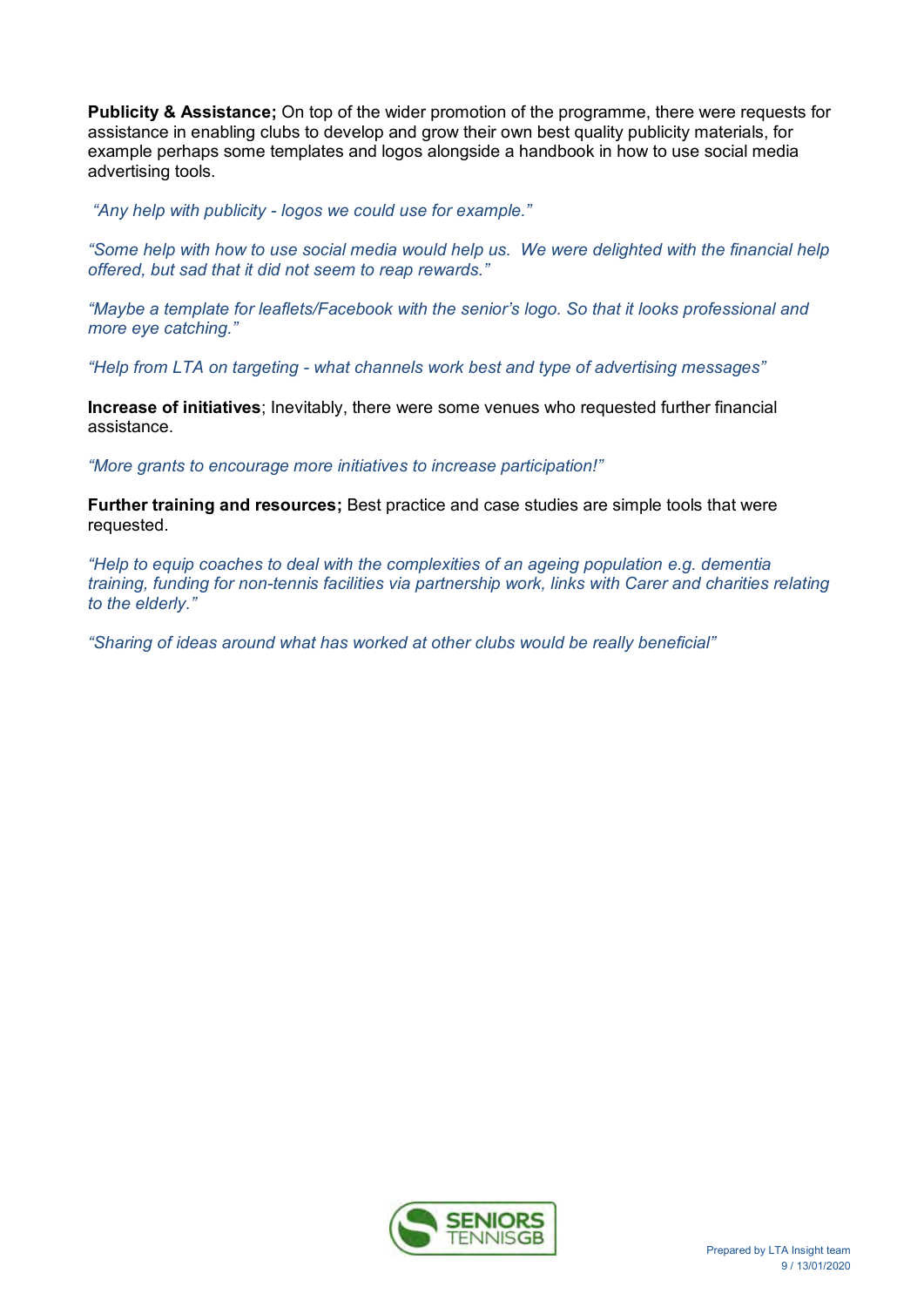

John Price (Frome Selwood Tennis Club)



Ron Hamilton (Rainford Tennis Club)

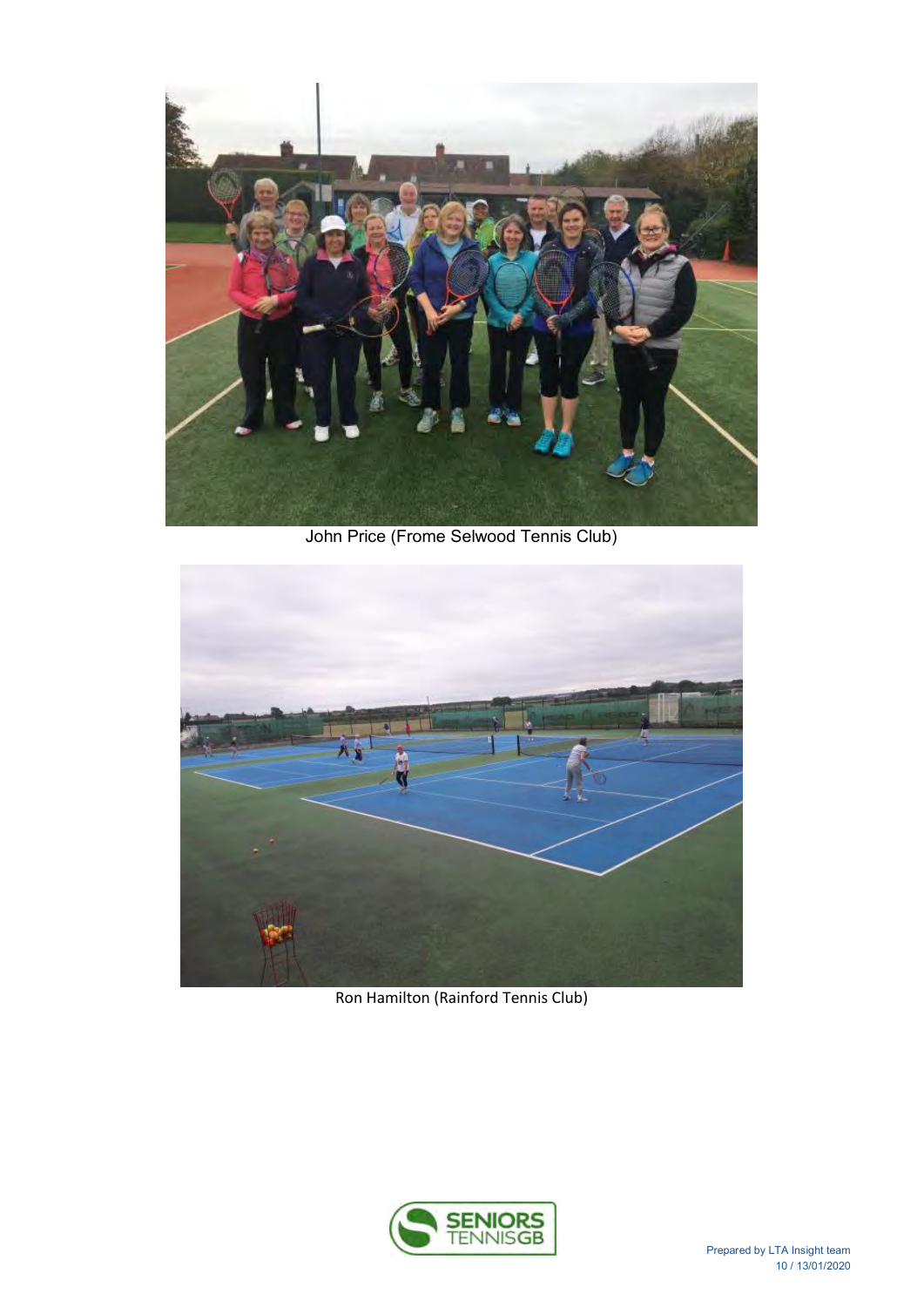

Jane Burniston (Sheen Park Tennis)



Eveline Traynor (Falcon Bowling & Tennis Club)